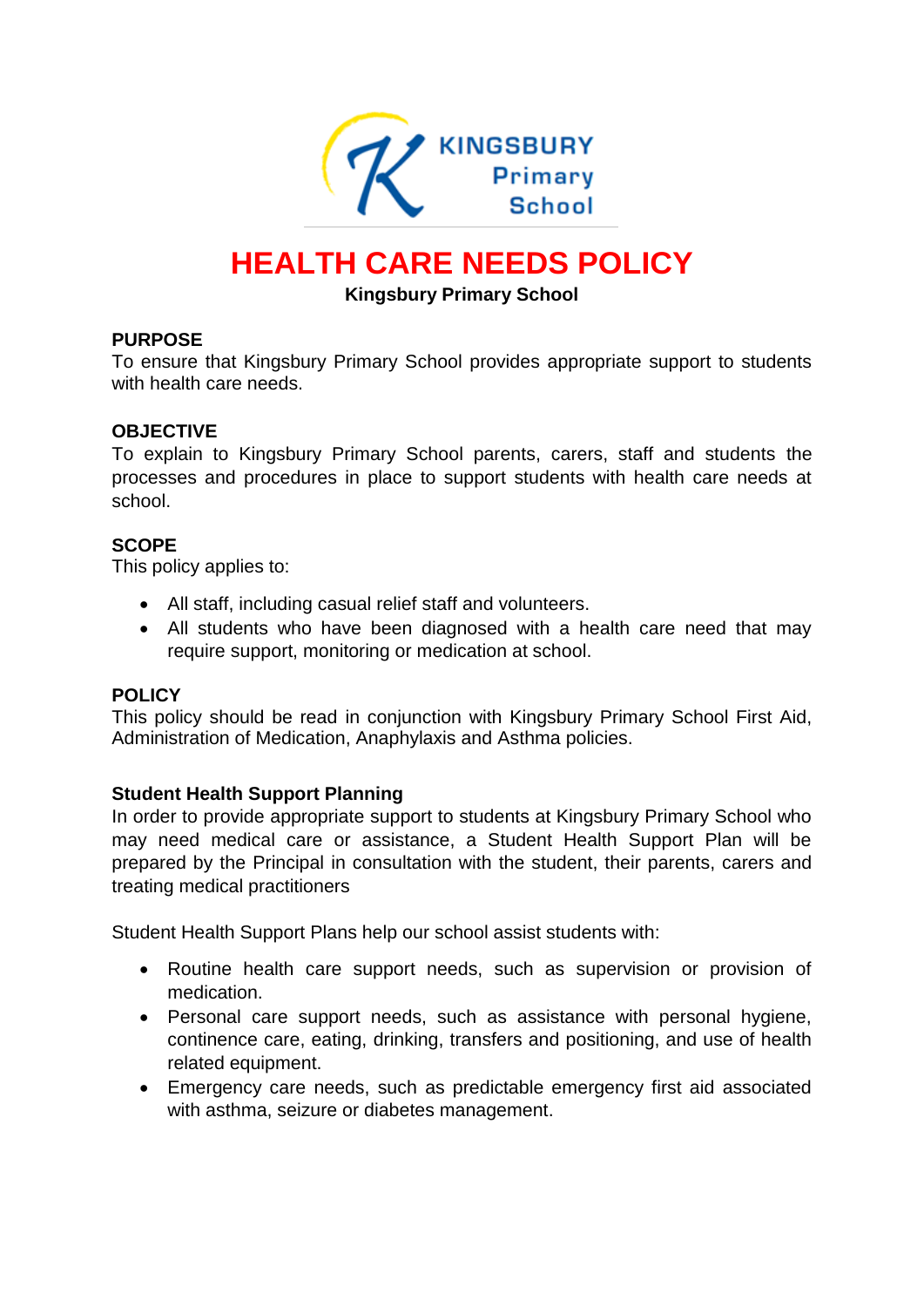Students with complex medical care needs, for example, tracheotomy care, seizure management or tube feeding, must have a Student Health Support Plan which provides for appropriate staff to undertake specific training to meet the student's particular needs. (See Attachment Student Health Support Plan Template)

At enrolment or when a health care need is identified, parents/carers should provide accurate information about the student's condition or health care needs, documented by the student's treating medical/health care practitioner on a Medical Advice Form (or relevant equivalent).

Note:

[http://www.education.vic.gov.au/school/principals/spag/health/Pages/supportplannin](http://www.education.vic.gov.au/school/principals/spag/health/Pages/supportplanning.aspx) [g.aspx](http://www.education.vic.gov.au/school/principals/spag/health/Pages/supportplanning.aspx)

Kingsbury Primary School may invite parents and carers to attend a Student Support Group meeting to discuss the contents of a student's Health Support Plan and assistance that the student may need at school or during school activities.

Where necessary Kingsbury Primary School may also request consent from parents and carers to consult with a student's medical practitioners to assist in preparing the plan and ensure that appropriate school staff understand the student's needs.

Student Health Support Plans will be reviewed:

- o When updated information is received from the student's medical practitioner.
- o When the school, student or parents and carers have concerns with the support being provided to the student.
- o If there are changes to the support being provided to the student, or
- $\circ$  on an annual basis.

### **Management of Confidential Medical Information**

Confidential medical information provided to Kingsbury Primary School to support a student will be:

- Recorded on the student's file.
- Shared with relevant staff so they are able to properly support students diagnosed with medical conditions and respond appropriately if necessary.

# **RELATED POLICIES AND RESOURCES**

- School Policy and Advisory Guide:
	- o [Health Care Needs](http://www.education.vic.gov.au/school/principals/spag/health/Pages/healthcareneeds.aspx#link80)
	- o [Health Support Planning Forms](http://www.education.vic.gov.au/school/principals/spag/health/Pages/supportplanning.aspx)
	- o [Complex Medical Needs](http://www.education.vic.gov.au/school/principals/spag/health/Pages/complexneeds.aspx)